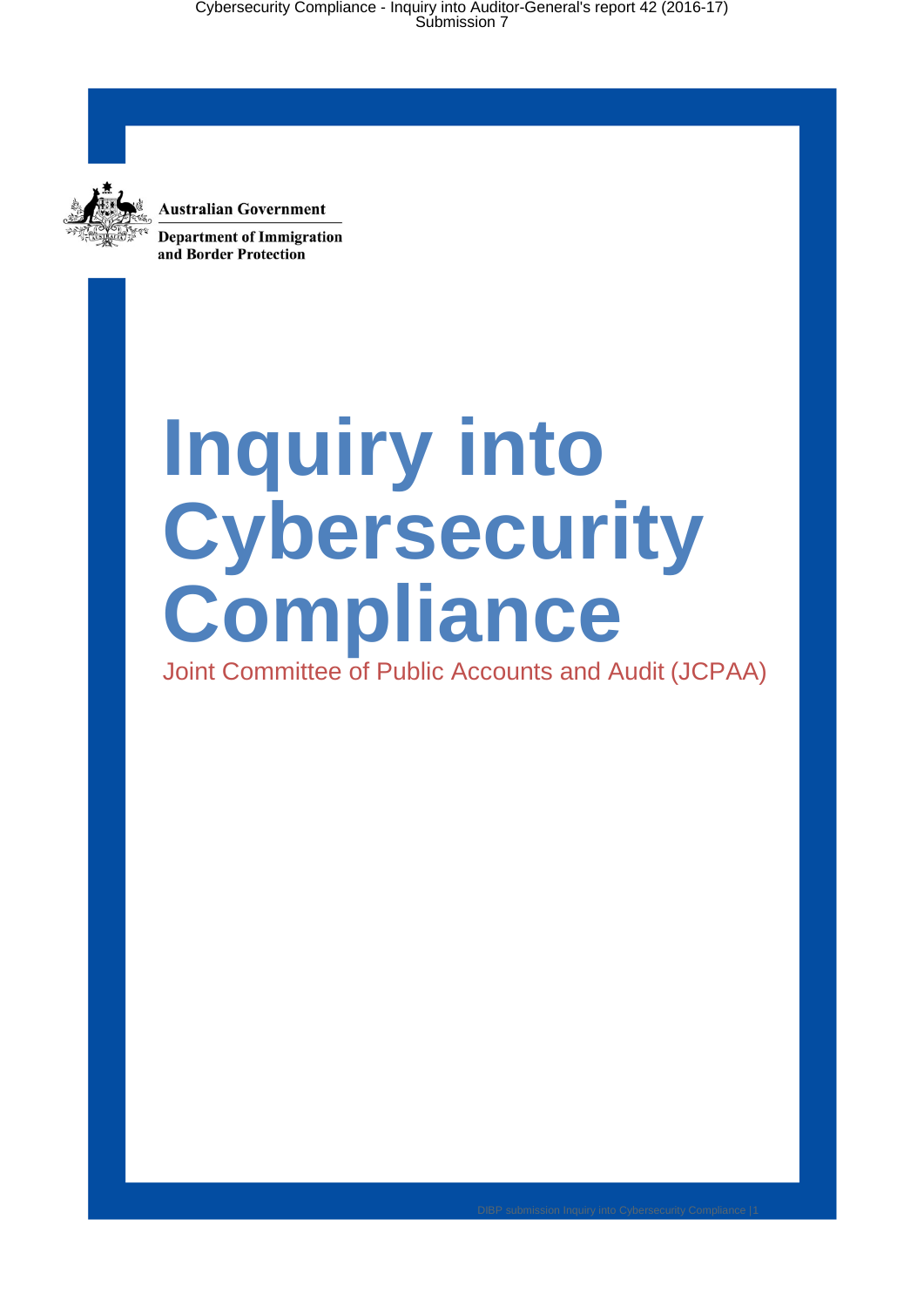#### Table of Contents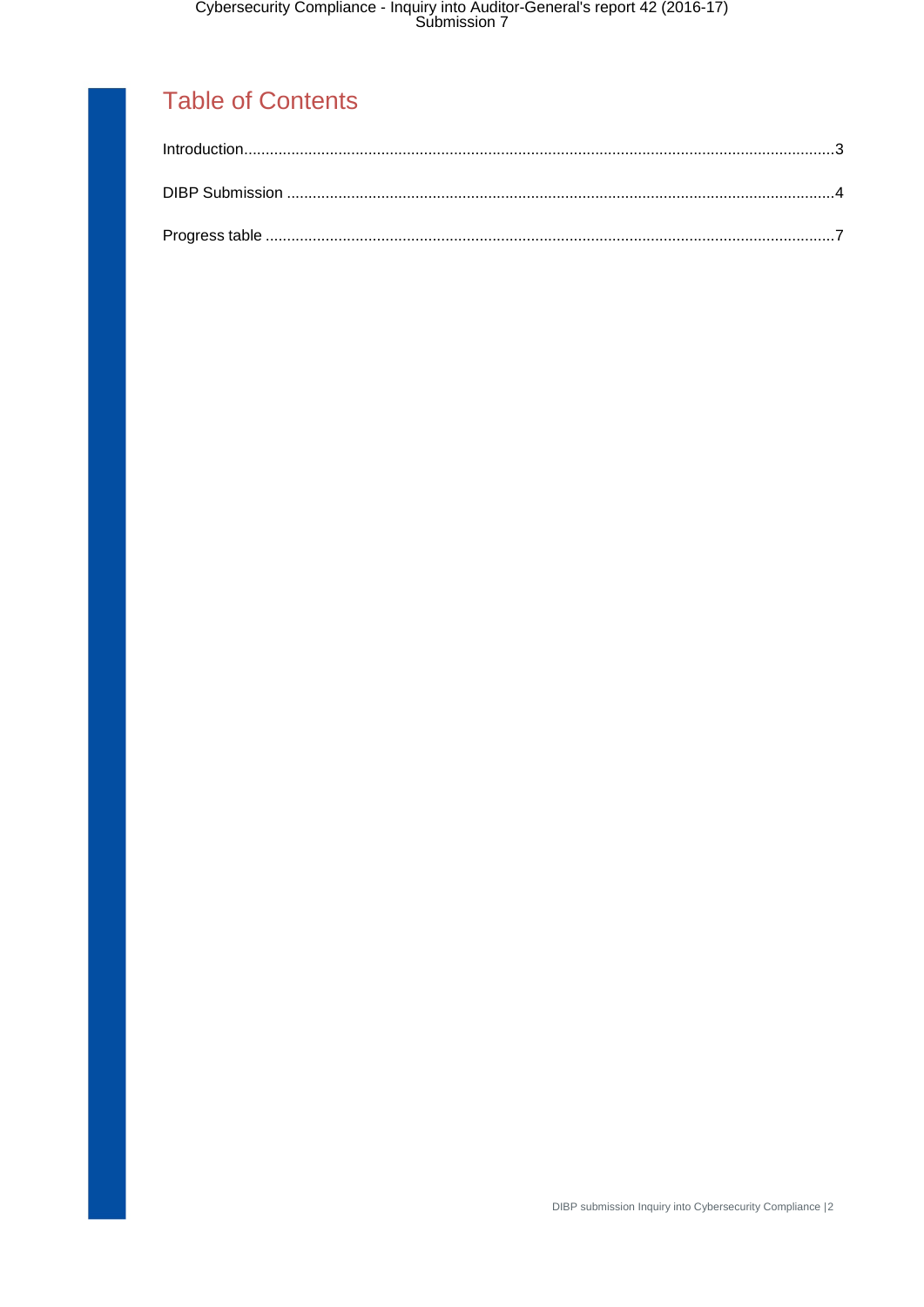### <span id="page-2-0"></span>**Introduction**

The Department of Immigration and Border Protection (the Department) recognises that robust, secure systems are a vital component to good government. The Department appreciates the work of the Australian National Audit Office (ANAO) in identifying areas forimprovement.

The Department recognises that targeted cyber intrusions remain the biggest threat to government ICT systems. Compliance with the Top Four mitigation strategies helps protectan organisation from low to moderately sophisticated intrusion attempts and makes it significantly more difficult for an adversary to run malicious code on ICT systems.

The Department agrees with the findings of the report and supports the recommendations.

However, in considering the findings raised in the report, it is important to recognise the previous audit tabled in June 2014, ANAO Audit Report No. 50 2013-14, *Cyber Attacks: Securing Agencies' ICT Systems*, which assessed the former Australian Customs and Border Protection Service (ACBPS). The current audit assessed the Department of Immigration and Border Protection, which operates in a significantly more complex environment, from migration policy, visa and cargo processing to frontline border operations involving the timely movement of people and goods across the border that includes civil maritime security operations and border law enforcement activities.

July 2015 saw the disestablishment of the ACBPS and the creation of the Australian Border Force as part of an integrated immigration and border protection portfolio. From an ICT perspective, this presented an enormous challenge of integrating two very different ICT architectures, ICT operational management processes and cybersecurity maturity. Combined, the two agencies have over 900 applications, of which 569 are unique. Of the 279 business critical applications, approximately 70% are bespoke.

These applications are supported by over \$250 million of ICT infrastructure that is located in 84 regional locations around Australia and 51 offshore posts. The integrated portfolio had multiple external service providers including two telecommunications and two mainframe processing providers, which have now been transitioned to single providers.

Both the Department of Human Services (DHS) and the Australian Taxation Office (ATO) have invested heavily over the last three to five years in large cybersecurity and ICT investment programmes. The Department of Immigration and Border Protection, however, is only in its second year of a number of multi-year programmes - Security; Identity and Access Management; End User Computing Consolidation and ICT Consolidation - that will significantly enhance the Department's cybersecurity capability.

The Security Programme includes a dedicated project focused on delivering and maintaining compliance with the ISM Top Four mitigation strategies. This project will deliver this financial year:

- Improved and effective application whitelisting across all desktops by July2017.
- Improved cybersecurity compliance and vulnerability reporting to the Department's Executive.

The Identity and Access Management (IAM) Programme incorporates significant improvements in the overall management of privileged accounts including a proof of concept for the introduction of multifactor authentication for privileged accounts to be completed thisfinancial year.

The End User Computing Consolidation (EUCC) Programme, due to be completed by June 2020, will introduce a single departmental end user ICT environment BorderNet (this includes a single desktop, printing service, email and file systems). It is complementary to IAM and Security programmes as it will deliver more robust ICT security controls including improved user account management, application whitelisting and security auditing are built into BorderNet. TheEUCC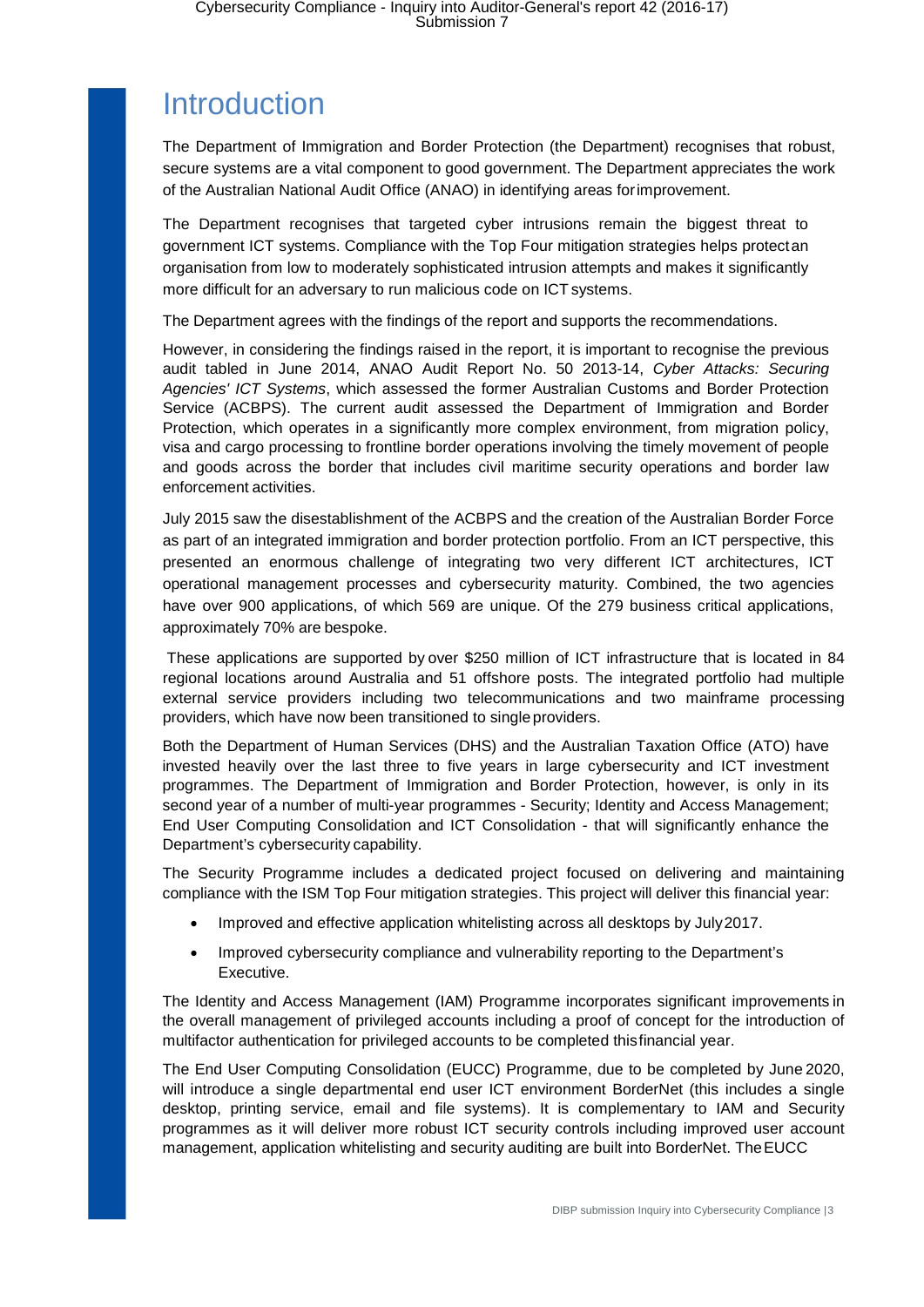programme has already commenced rolling out the new desktop, which includes application whitelisting.

The move to a single departmental ICT environment, that will include the rationalisation of the Department's large application and infrastructure environment, is also progressing and is due to be completed by 2020. The cost of these integration initiatives have been absorbed by the internal departmental budget.

The risks associated with the compromise of the Department's key ICT systems are clearly understood by the Department and are articulated in the Department's Enterprise Risks.

While acknowledging the shortcomings identified by the ANAO report, the Department has securitycontrols in place with no reported successful attacks on the Department's ICT systems.

The Department is committed to protecting information holdings from threat and continues to build cyber security resilience and embraces the concept of Defence in Depth. The Department has identified a number of controls to mitigate the risk of targeted cyber intrusions, including compliance with the Top Four mitigation strategies, including:

- 1. Establishing accredited secure gateway environments to mitigate targeted cyber intrusions by enforcing a range of layered security controls.
- 2. Deployment of endpoint protection to servers and workstations to detect malware and indicators of compromise.
- 3. Monitoring and alerting of security events is undertaken bya dedicated cyber operations function.

The following information submitted to the Inquiry relates to the current status of implementation against the audit recommendations, and future plans andmilestones.

## <span id="page-3-0"></span>DIBP Submission

The Department has considered the recommendations made for all agencies in scope of the audit, as well as the findings particular to the Department. A table of actions taken to date is attached to this submission.

The Department is working towards full compliance with ASD requirements through a number of activities including:

- a. Governance and Assurance
	- i. The role of Chief Information Security Officer (CISO) has been elevated to the First Assistant Secretary of the ISA Division which satisfies theProtective Security Policy Framework (PSPF) and Information Security Manual (ISM) requirements that a Senior Executive position be responsible in thisrole.
	- ii. The Audit and Assurance Branch, as part of its rolling strategic assurance program for 2017-2018, will include a review of cybersecurity executive oversight and governance.
- b. Application Whitelisting Controls
	- i. The ISA and ICT Divisions have in flight projects that will deliverimproved and effective application whitelisting controls.
	- ii. The EUCC is currently deploying the new Windows 10 desktop that is compliant with application whitelisting.
	- iii. A strengthened application whitelisting solution is being deployed to all legacy Windows 7 workstations and will be completed by July 2017.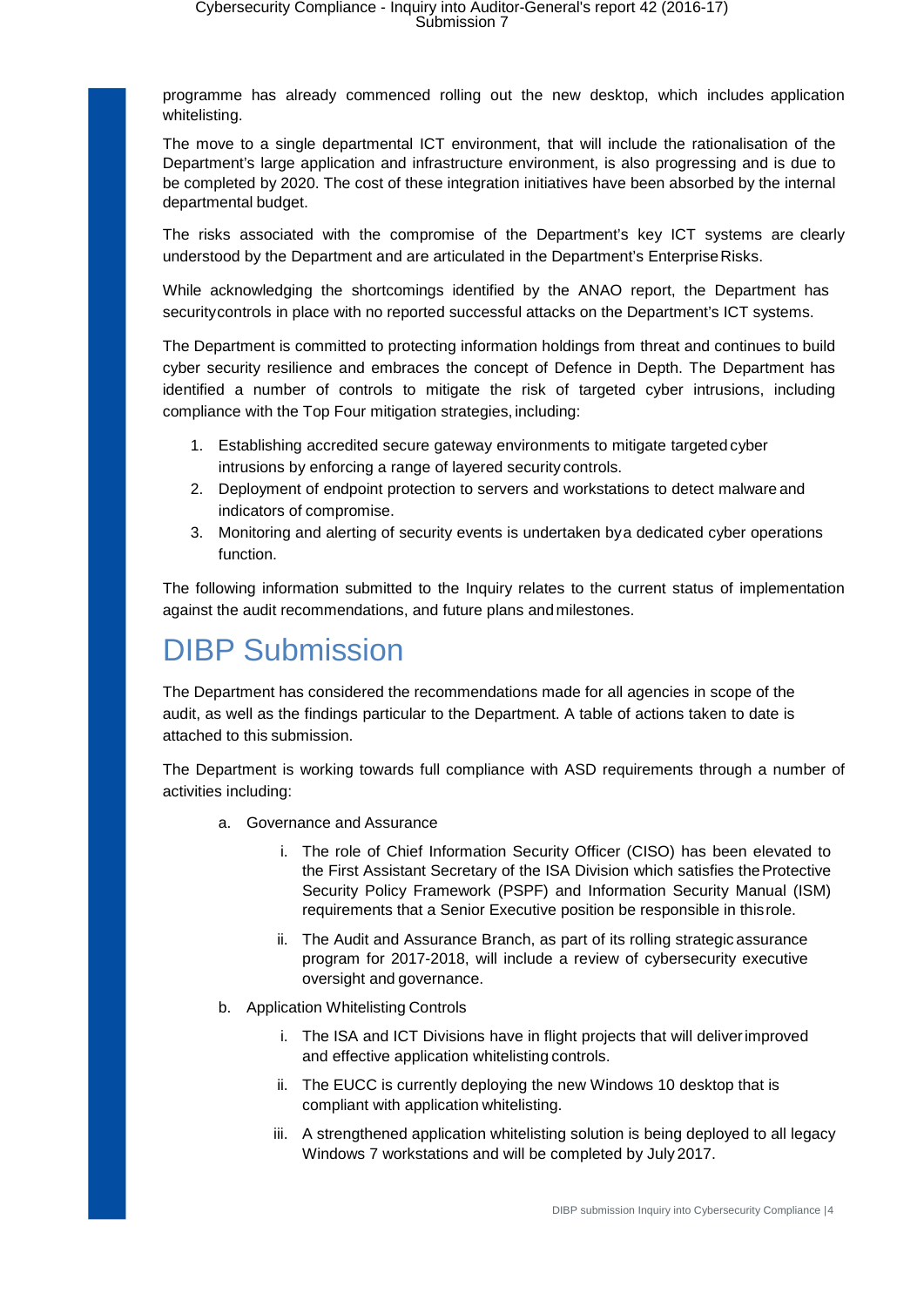- iv. By July 2017, all legacy (Windows 7), new Windows 10 including corporate issued laptops and surface devices that connect to the internal network, will have application whitelisting enabled and enforced.
- v. The Department is working towards delivering an application whitelisting capability to the Department's server fleet. This is a multi-year project and is expected to conclude by July 2018.
- c. Patching of Operating Systems &Applications
	- i. There are significant challenges to the Department for regular patching of services and the broader maintenance of the Department's ICT systems, including disruption to business operations. However, it is acknowledged that security patching of ICT systems is one of the Department's core BAU activities that must be undertaken to protect ICT infrastructure and information from disruption or theft from external advanced persistentthreats.
	- ii. The Department is developing a business case for the 2017/18 financial year to increase the patching frequency commencing to comply with the ISM requirements.
	- iii. The business case will be presented to the Department's Executive Committee for a strategic discussion and decision on options to enable a sustainable security patching regime.
	- iv. Improvements to security patching include:
		- 1. The NPP funded Security Programme is delivering a capability to introduce real-time compliance and vulnerability reporting of server and workstations (and other ICT systems).
		- 2. The capability will automate a number of assurance, compliance and reporting processes and will present a single source of truth of patching compliance across multiple environments and systems.
		- 3. This reporting will be available for cyber assurance, ICT operations teams, governance boards (Vulnerability Management Board and Technology Enabling Programme Board) and the senior executive via a corporate dashboard.
- d. The ANAO identified that the Department has configured its desktop application whitelisting policies to allow over 1400 users to by-pass the whitelisting controls through the use of lightly managed machines (users with workstation administrative privileges. The Department undertook a risk assessment at the time (March 2014) to consider the risk.
- e. The issue at the time of the risk assessment related to the inability of theDepartment to deploy software applications (package applications) for developers and ICT support staff in a timely manner. As such there was a requirement for this cohort to have the ability to manage their own development and support applications.
- f. The Department acknowledges that it does need to address its approach with lightly managed users and has been undertaking the followingactivities:
	- i. The EUCC has developed a Windows 10 Developer Desktop based on virtual desktop technology which will allow the removal of the lightly managed accounts from the production ICT environment.
	- ii. An audit and verification of lightly managed user accounts has been initiated with the aim of reducing the number of lightly managed in the interim until a new solution is available in mid-2017 that will negate the need to lightly manage accounts.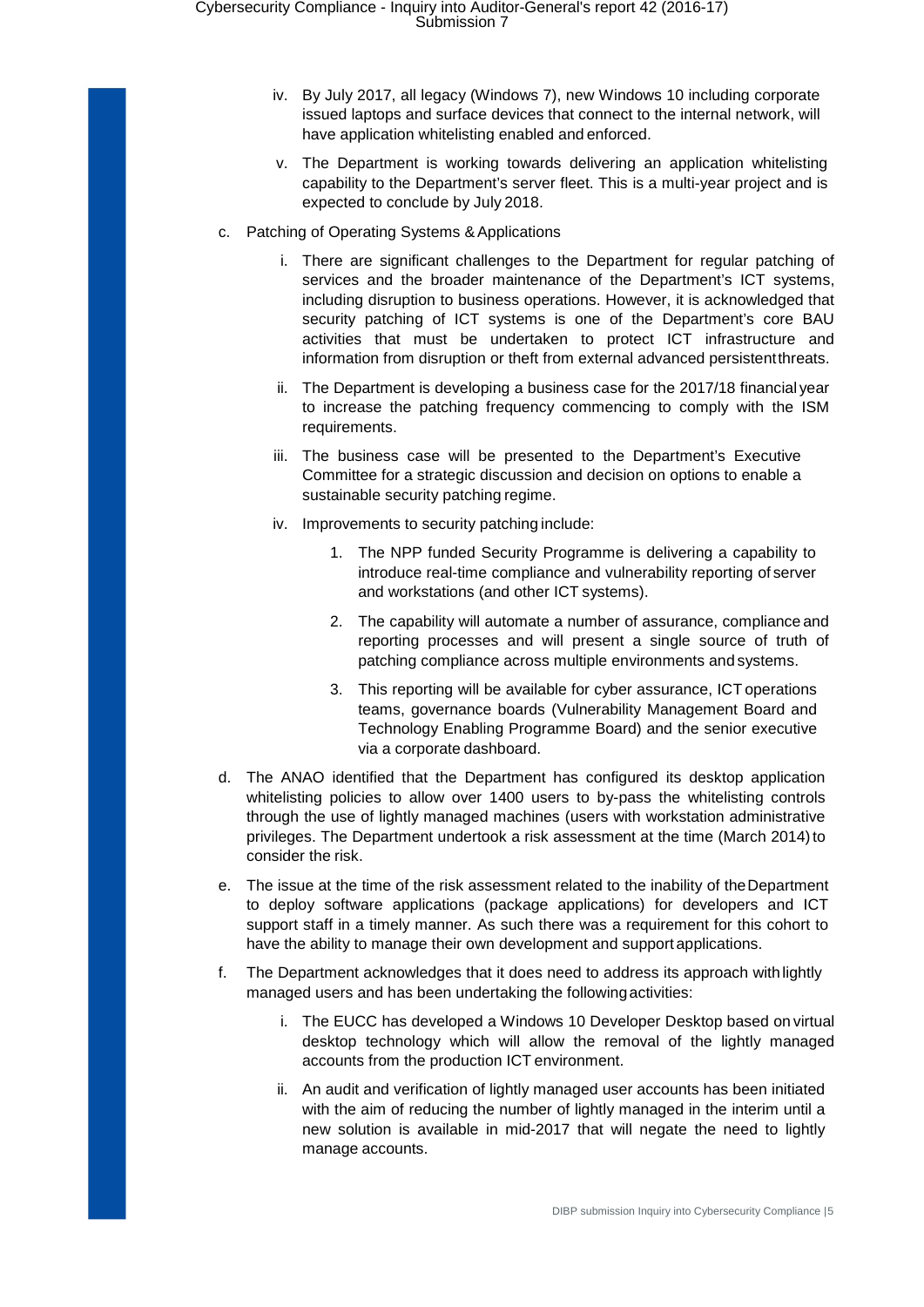- g. The Department has also implemented a number of additional controls to protect itself against intrusion. These include:
	- i. Accredited secure gateway environments are in place to mitigate targeted cyber intrusions by enforcing a range of layered security controls.
	- ii. Endpoint protection is deployed to servers and workstations to detect malware and indicators of compromise.
	- iii. Monitoring and alerting of security events is undertaken by a dedicatedcyber operations function.

In addition to the above cyber security initiatives, an Administrative Compliance Review, led by the Chief Operating Officer, will provide assurance to the Secretary and Commission that the Department is compliant with all applicable administrative requirements which arise at law, under regulation or pursuant to departmental policies, by 30 June 2017. The exception to this will be in cases where full compliance would be reliant upon major IT upgrades, with an interim compliance to be effected by 30 June 2017.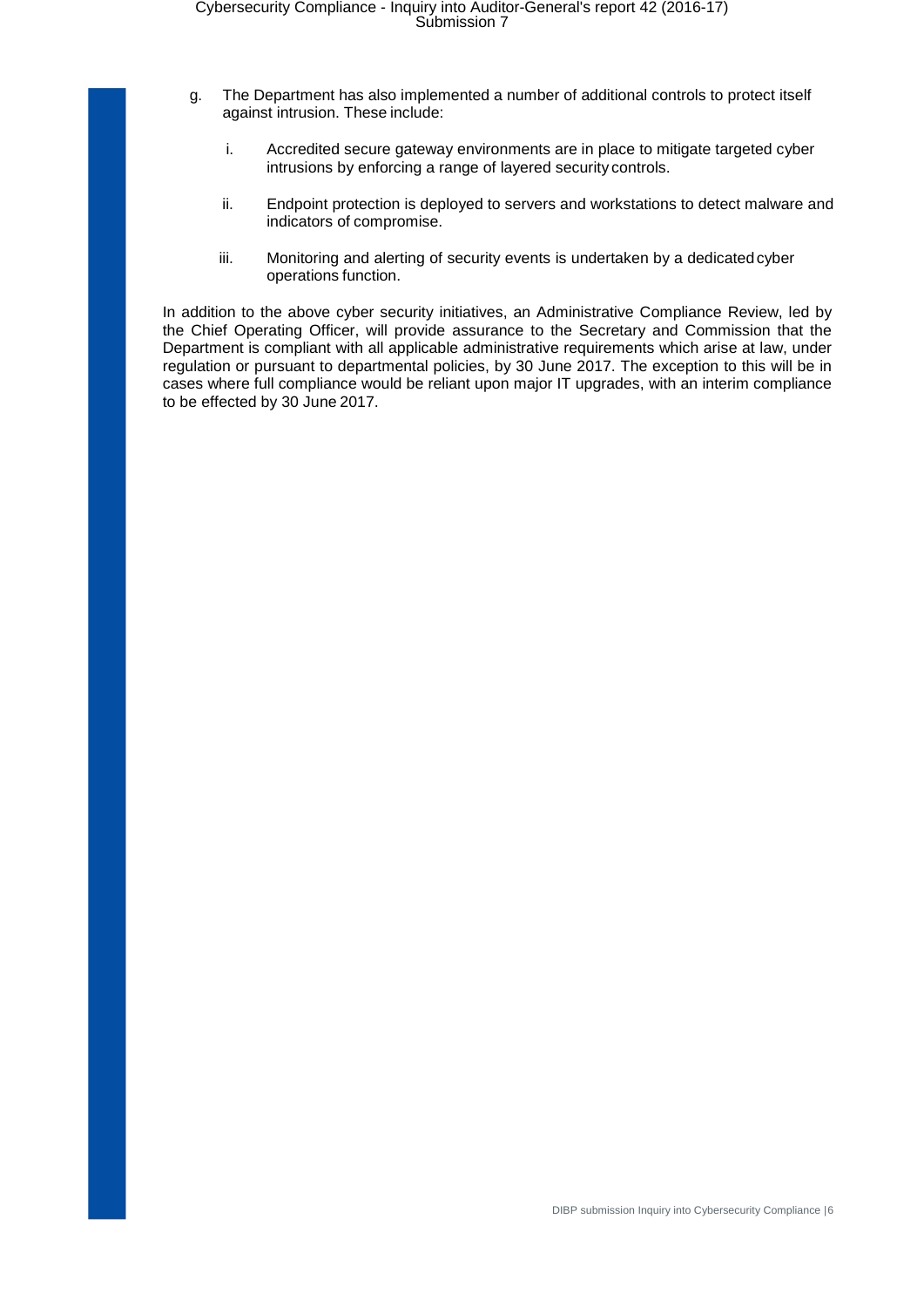Cybersecurity Compliance - Inquiry into Auditor-General's report 42 (2016-17) Submission 7

## Progress table

#### **DIBP ACTION AGAINST ANAO RECOMMENDATIONS AND FINDINGS**

<span id="page-6-0"></span>

| <b>Type</b>      | <b>ANAO Assessed Vulnerabilities</b>                                                                                                                                                                                                                                                                                                            | <b>DIBP Response and Actions</b>                                                                                                                                                                                                                                                                                                                                                                                                                                                                  |
|------------------|-------------------------------------------------------------------------------------------------------------------------------------------------------------------------------------------------------------------------------------------------------------------------------------------------------------------------------------------------|---------------------------------------------------------------------------------------------------------------------------------------------------------------------------------------------------------------------------------------------------------------------------------------------------------------------------------------------------------------------------------------------------------------------------------------------------------------------------------------------------|
| Recommendation 1 | Agencies should periodically assess their<br>cybersecurity activities to provide assurance that<br>they align with the Top Four mitigation strategies<br>and the agencies' own ICT security objectives.                                                                                                                                         | The Department agreed with the recommendation and will assess its<br>cyber security activities on an annual basis.                                                                                                                                                                                                                                                                                                                                                                                |
| Recommendation 2 | Agencies should improve their governance<br>arrangements by:<br>asserting cybersecurity as a priority<br>ensuring appropriate executive oversight of<br>cybersecurity<br>implementing a collective approach to cybersecurity<br>risk management<br>conducting regular effectiveness reviews and<br>assessments of their governance arrangements | The Department agreed with this recommendation and has commenced<br>actions to improve its governance arrangements for cybersecurity.<br>To improve executive oversight of cybersecurity, the Chief Information<br>Security Officer (CISO) role has been elevated to the First Assistant<br>Secretary Integrity, Security and Assurance position.<br>A review of cyber security executive oversight and governance is also<br>planned for the Department's 2017-18 strategic assurance programme. |
| Finding          | The Department was not meeting the requirements<br>for application whitelisting on desktops and servers<br>to prevent malicious software from running on a<br>computer                                                                                                                                                                          | The Department has in flight projects that will deliver improved and<br>effective application whitelisting controls.<br>By July 2017, all legacy (Windows 7), new (Windows 10) desktops,<br>corporate issued laptops and surface devices that connect to the internal<br>network, will have application whitelisting enabled and enforced.                                                                                                                                                        |

#### **ANAO Cybersecurity Follow-up Audit**

DIBP submission Inquiry into Cybersecurity Compliance |7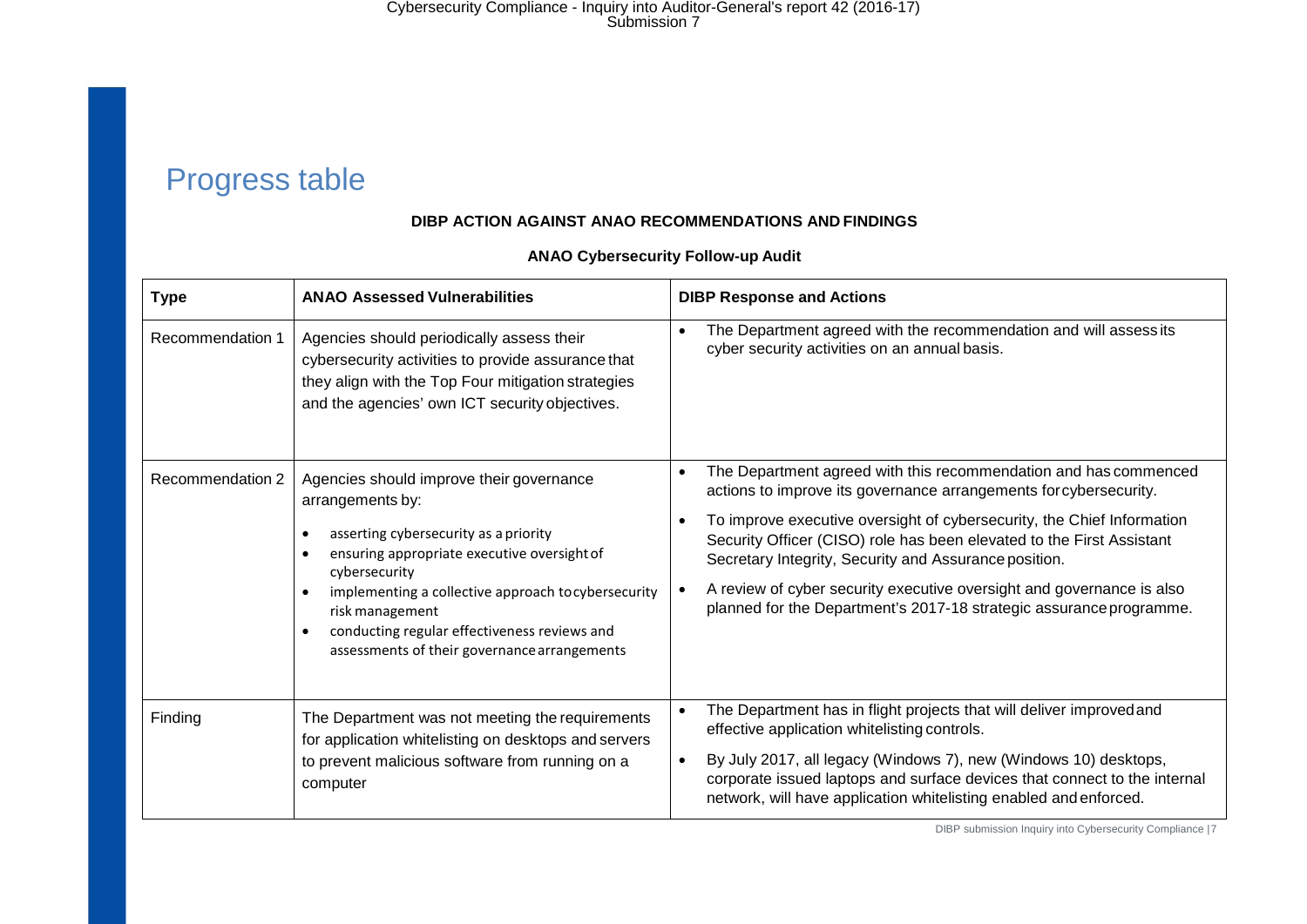#### Cybersecurity Compliance - Inquiry into Auditor-General's report 42 (2016-17) Submission 7

| <b>Type</b> | <b>ANAO Assessed Vulnerabilities</b>                                                                                                    | <b>DIBP Response and Actions</b>                                                                                                                                                                                                                                                                          |
|-------------|-----------------------------------------------------------------------------------------------------------------------------------------|-----------------------------------------------------------------------------------------------------------------------------------------------------------------------------------------------------------------------------------------------------------------------------------------------------------|
|             |                                                                                                                                         | The Department is working towards delivering an application whitelisting<br>$\bullet$<br>capability to the Department's server fleet. Deployment is expected to be<br>completed by July 2018.                                                                                                             |
|             |                                                                                                                                         | The completion of these activities will provide full compliance with the<br>ASD Top Four strategy - Application Whitelisting.                                                                                                                                                                             |
| Finding     | The Department was not applying adequate<br>application and operating systems patching to<br>protect systems from known vulnerabilities | The Department is developing a business case for the 2017/18 financial<br>$\bullet$<br>year to increase the patching frequency. The business case will be<br>presented to the Executive Committee for a strategic discussion and<br>decision on options to enable a sustainable security patching regime. |
|             |                                                                                                                                         | The outcomes of the business case if approved will provide a significant<br>improvement to the Department's patching regime. The Department will<br>reassess its compliance with the ASD Top Four strategies for application<br>and operating systems patching in December 2017.                          |
| Finding     | The Department has insufficient protection against<br>cyber-attacks from external sources                                               | There have been no reported successful attacks on the Department's ICT<br>systems. A number of incidents have been prevented from escalating<br>through the organisation by the security controls in place. The mitigating<br>controls in place, which have proven to be effective include:               |
|             |                                                                                                                                         | Accredited secure gateway environments are in place that mitigate<br>$\qquad \qquad -$<br>targeted cyber intrusions by enforcing a range of layered security<br>controls.                                                                                                                                 |
|             |                                                                                                                                         | The Gateway environments are reviewed by an ASD accredited<br>assessor on an annual basis.                                                                                                                                                                                                                |
|             |                                                                                                                                         | Regular penetration test of the Gateway environments are<br>undertaken.                                                                                                                                                                                                                                   |
|             |                                                                                                                                         | There is a funded project underway to enhance the Department's<br>Distributed Denial of Service (DDOS) protection by July 2017.                                                                                                                                                                           |